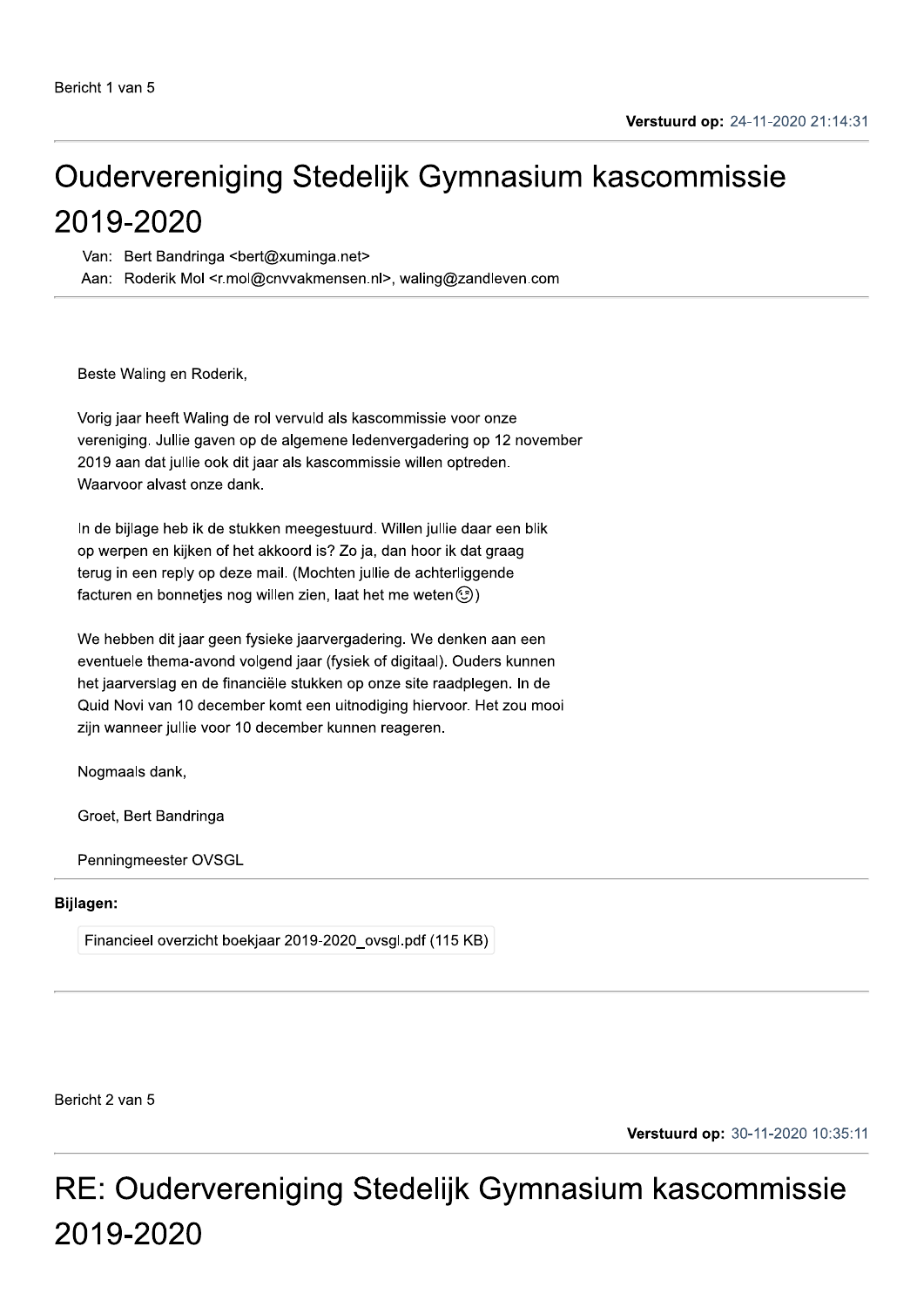Van: Waling Dijkstra <waling@zandleven.com>

Aan: Bert Bandringa <bert@xuminga.net>

#### Cc: Roderik Mol <r.mol@cnvvakmensen.nl>

#### Goedemorgen,

Ik heb de getallen bekeken en ook nog even met vorig jaar vergeleken, en kon behalve de sterk afgenomen ouderbijdrage geen gekke dingen vinden.

De bonnetjes kunne we volgend jaar weer doen indien nodig.

Voor mij ok dus. Prettige dag

Met vriendelijk groet, Waling Dijkstra

-----Oorspronkelijk bericht-----Van: Bert Bandringa [mailto:bert@xuminga.net] Verzonden: dinsdag 24 november 2020 21:15 Aan: Roderik Mol <r.mol@cnvvakmensen.nl>; Waling Dijkstra <Waling@zandleven.com> Onderwerp: Oudervereniging Stedelijk Gymnasium kascommissie 2019-2020

Beste Waling en Roderik,

Vorig jaar heeft Waling de rol vervuld als kascommissie voor onze vereniging. Jullie gaven op de algemene ledenvergadering op 12 november 2019 aan dat jullie ook dit jaar als kascommissie willen optreden. Waarvoor alvast onze dank.

In de bijlage heb ik de stukken meegestuurd. Willen jullie daar een blik op werpen en kijken of het akkoord is? Zo ja, dan hoor ik dat graag terug in een reply op deze mail. (Mochten jullie de achterliggende facturen en bonnetjes nog willen zien, laat het me weten (c)

We hebben dit jaar geen fysieke jaarvergadering. We denken aan een eventuele thema-avond volgend jaar (fysiek of digitaal). Ouders kunnen het jaarverslag en de financiële stukken op onze site raadplegen. In de Quid Novi van 10 december komt een uitnodiging hiervoor. Het zou mooi zijn wanneer jullie voor 10 december kunnen reageren.

Nogmaals dank,

Groet, Bert Bandringa

Penningmeester OVSGL

Bericht 3 van 5

Verstuurd op: 3-12-2020 15:23:36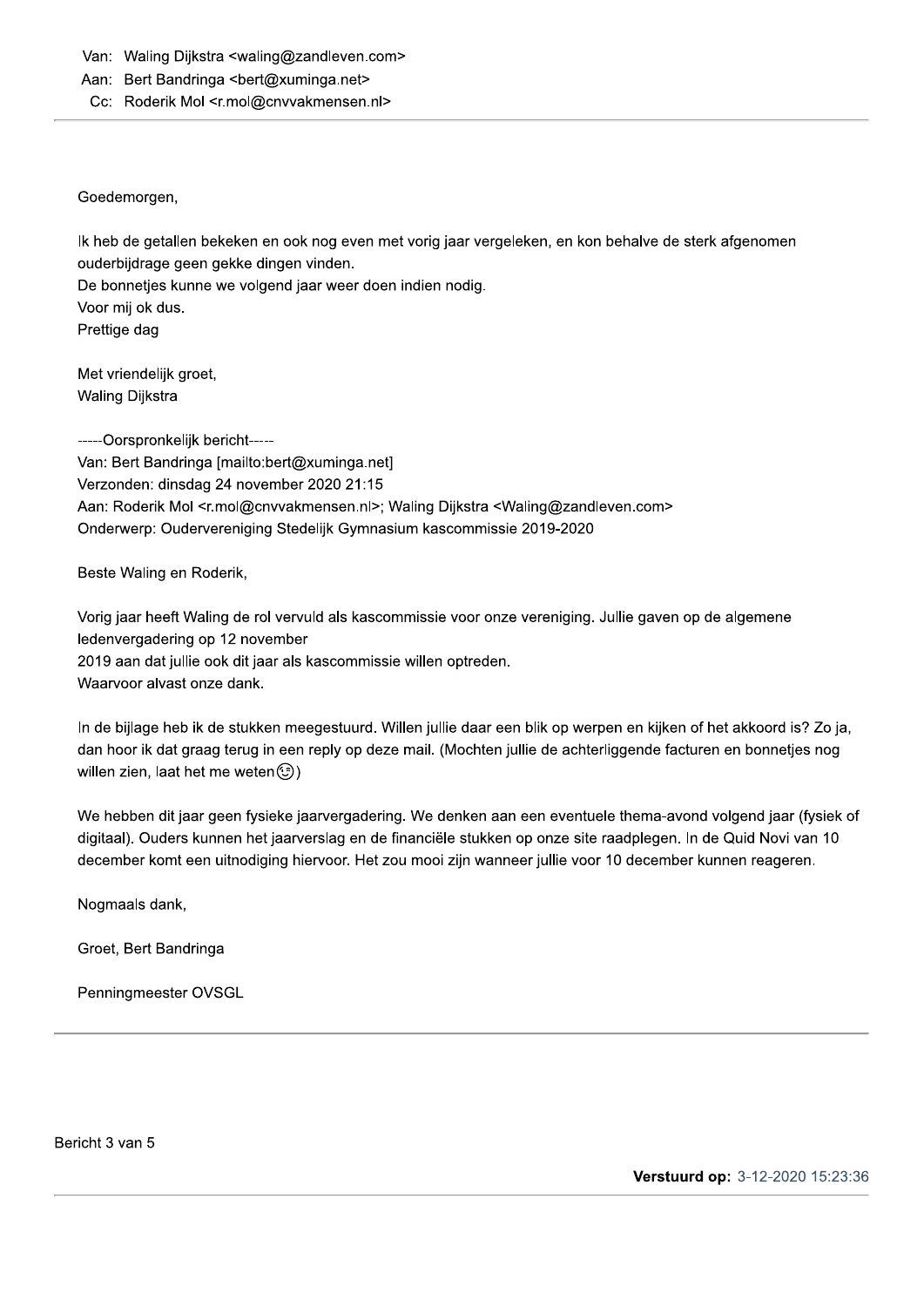# RE: Oudervereniging Stedelijk Gymnasium kascommissie 2019-2020

Van: Roderik Mol <r.mol@cnvvakmensen.nl>

Aan: Bert Bandringa <bert@xuminga.net>, Waling@zandleven.com <waling@zandleven.com>

Hallo Bert,

Ik heb naar de getallen gekeken en heb geen toevoegingen op Walings wijze woorden.

Geen commentaar en ok.

Met vriendelijke groet, **CNV Vakmensen** 

Roderik Mol, bestuurder flexwerk en contactcenterwerk T 030 - 7511570 (secretariaat) M 06-20471890 Er.mol@cnvvakmensen.nl https://www.jeachterban.nl/uitzendwerk/ Werkdagen ma, di, wo, do, vrij

-----Oorspronkelijk bericht-----Van: Bert Bandringa [mailto:bert@xuminga.net] Verzonden: dinsdag 24 november 2020 21:15 Aan: Roderik Mol <r.mol@cnvvakmensen.nl>; Waling@zandleven.com Onderwerp: Oudervereniging Stedelijk Gymnasium kascommissie 2019-2020

Beste Waling en Roderik,

Vorig jaar heeft Waling de rol vervuld als kascommissie voor onze vereniging. Jullie gaven op de algemene ledenvergadering op 12 november 2019 aan dat jullie ook dit jaar als kascommissie willen optreden. Waarvoor alvast onze dank.

In de bijlage heb ik de stukken meegestuurd. Willen jullie daar een blik op werpen en kijken of het akkoord is? Zo ja, dan hoor ik dat graag terug in een reply op deze mail. (Mochten jullie de achterliggende facturen en bonnetjes nog willen zien, laat het me weten (c)

We hebben dit jaar geen fysieke jaarvergadering. We denken aan een eventuele thema-avond volgend jaar (fysiek of digitaal). Ouders kunnen het jaarverslag en de financiële stukken op onze site raadplegen. In de Quid Novi van 10 december komt een uitnodiging hiervoor. Het zou mooi zijn wanneer jullie voor 10 december kunnen reageren.

Nogmaals dank,

Groet, Bert Bandringa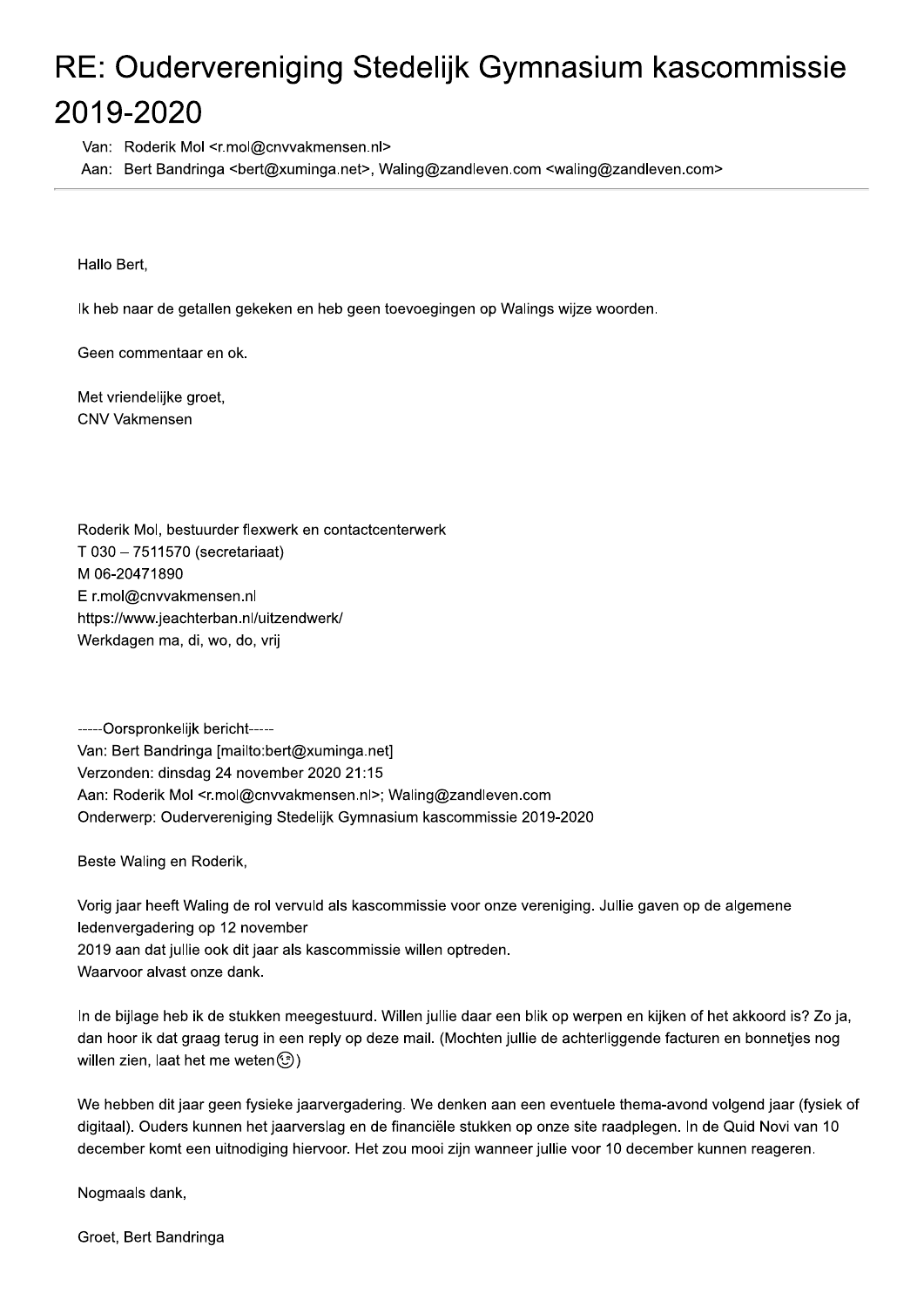LET OP: Deze e-mail is afkomstig van buiten onze organisatie. Klik niet op links of bijlagen als je de afzender of de inhoud van dit bericht niet vertrouwt.

[cid:PNQTWJBTLDVK.533d63f1.png] [cid:RANFLFLGSPGN.533d63f2.png] <http://www.cnvvakmensen.nl/> [cid:KBALYCOPNVZJ.533d63f3.png] <https://twitter.com/@cnvvakmensen> [cid:LFINZJGZZITJ.533d63f4.png] <https://www.facebook.com/cnv.vakmensen> [cid:FDIXJUWALZAH.533d63f5.png] <http://www.linkedin.com/company/cnv-vakmensen>

Bericht 4 van 5

Verstuurd op: 3-12-2020 20:16:44

## RE: Oudervereniging Stedelijk Gymnasium kascommissie 2019-2020

Van: Bert Bandringa <bert@xuminga.net> Aan: Waling Dijkstra <waling@zandleven.com>

Beste Waling,

Bedankt voor je antwoord en goedkeuring. Het bestuur en ik waarderen het!

Groet, Bert Bandringa [Geciteerde tekst verborgen]

Bericht 5 van 5

Verstuurd op: 3-12-2020 20:17:17

### RE: Oudervereniging Stedelijk Gymnasium kascommissie 2019-2020

Van: Bert Bandringa <bert@xuminga.net>

Aan: Roderik Mol <r.mol@cnvvakmensen.nl>